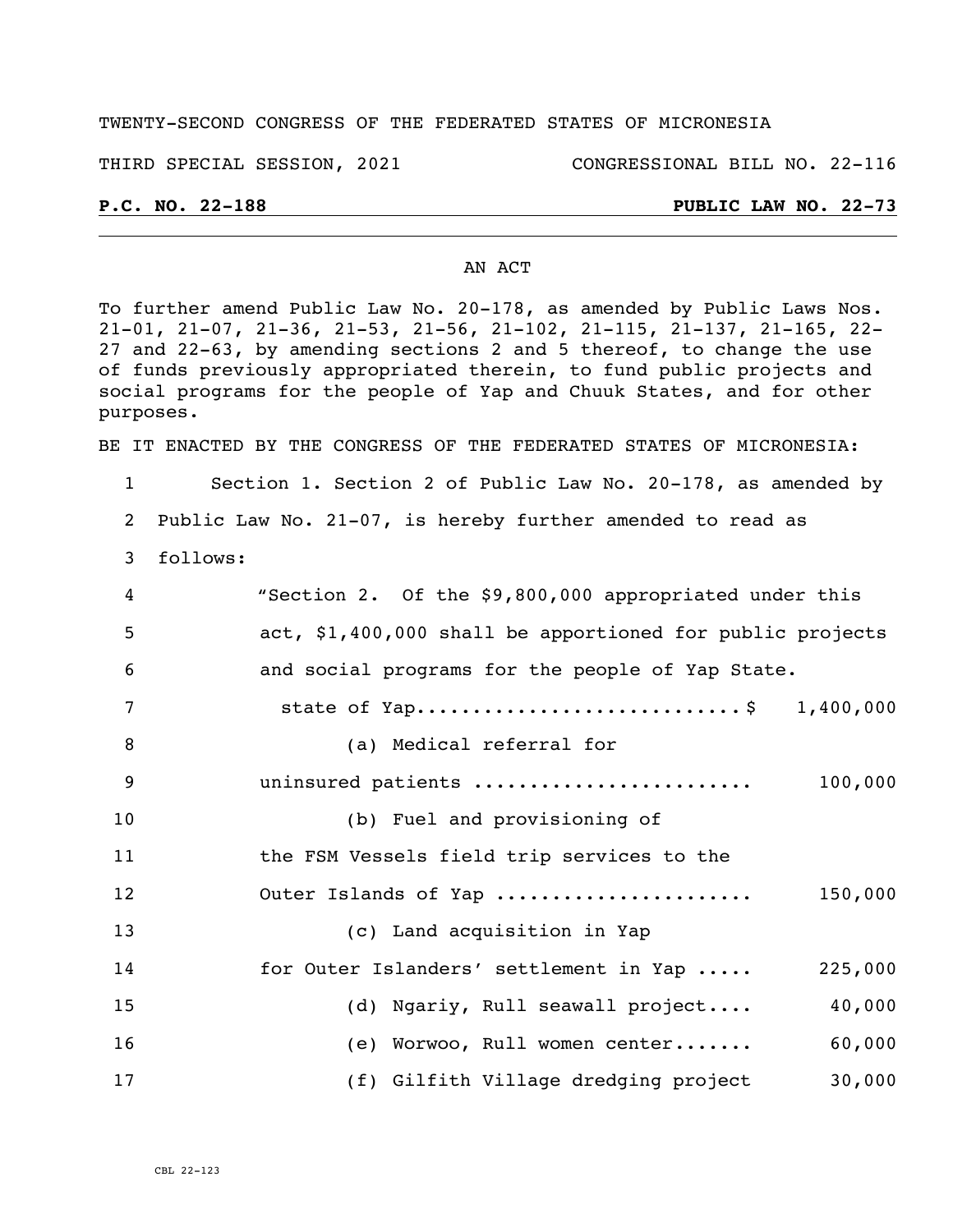| $\mathbf{1}$   | (g) Power extension to Faraulap                                |
|----------------|----------------------------------------------------------------|
| $\overline{2}$ | Community in Taneyaboch \$<br>10,000                           |
| 3              | (h) Boat and motor for Pigeol                                  |
| 4              | Village, Wottegai<br>20,000                                    |
| 5              | (i) Binik Village                                              |
| 6              | water and power extension<br>62,000                            |
| $\overline{7}$ | (j) Anoth Village, Gilman                                      |
| 8              | community projects<br>70,000                                   |
| 9              | (k) Amin Village, Maap                                         |
| 10             | road project supplemental<br>100,000                           |
| 11             | (1) Faith Christian Academy                                    |
| 12             | Construction supplemental<br>194,000                           |
| 13             | (m) Okau Village Fiterungdu bridge81,000                       |
| 14             | (n) Faraulap dispensary<br>108,000                             |
| 15             | (o) Yap Community Action-Program                               |
| 16             | Operation and Projects  150,000"                               |
| 17             | Section 2. Section 5 of Public Law No. 20-178, as amended by   |
| 18             | Public Laws Nos. 21-01, 21-07, 21-53, 21-56, 21-90, 21-165 and |
| 19             | 22-27, is hereby further amended to read as follows:           |
| 20             | "Section 5. Of the \$9,800,000 appropriated under this         |
| 21             | act, \$4,200,000 shall be apportioned for public projects      |
| 22             | and social programs for the people of Chuuk State.             |
| 23             | state of Chuuk<br>4,200,000                                    |
| 24             | 700,000<br>$(1)$ At Large                                      |
| 25             | (a) Administrative support cost<br>30,000                      |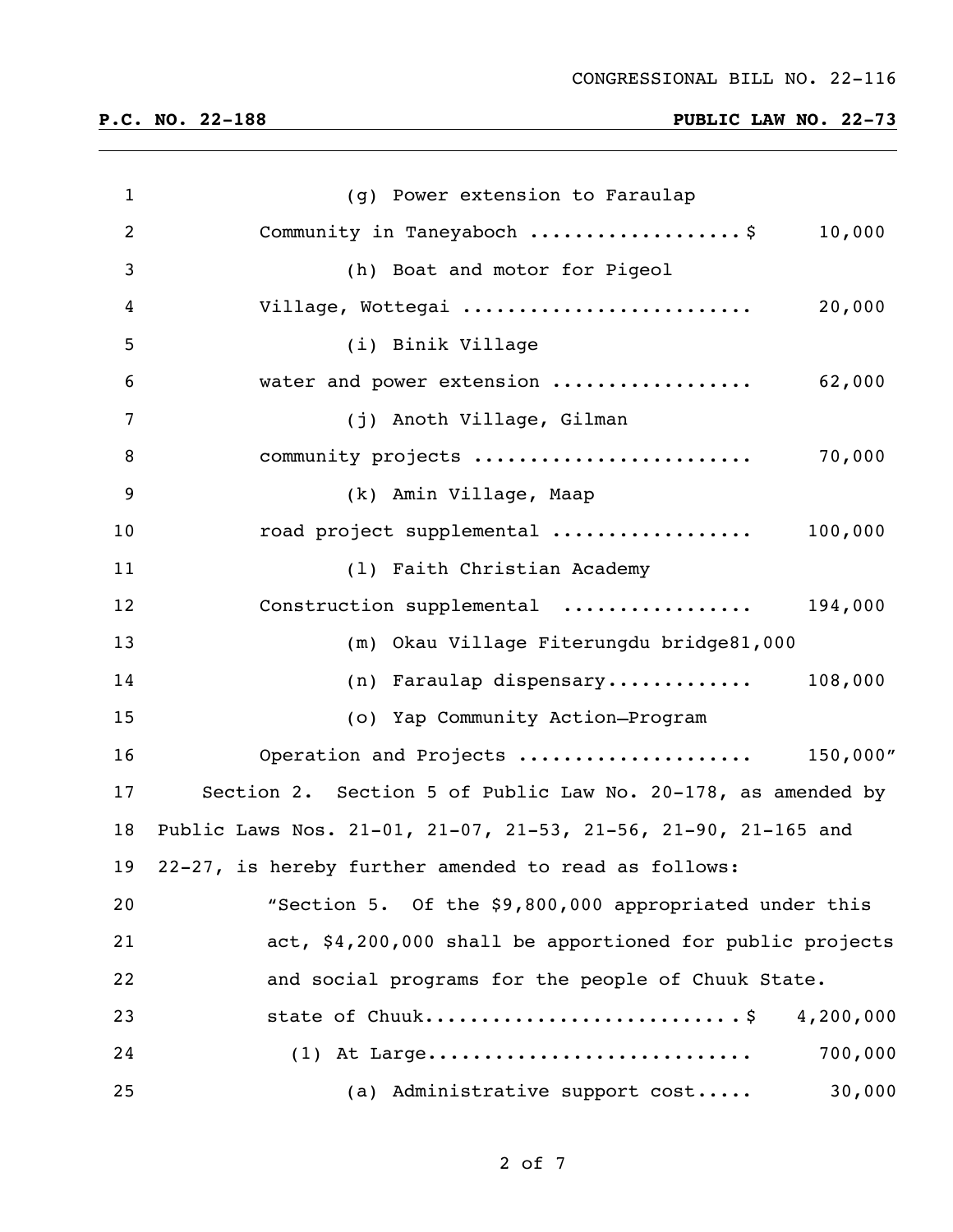| $\mathbf{1}$   | (b) Contributions to State,                           |         |
|----------------|-------------------------------------------------------|---------|
| $\overline{2}$ | Municipal and Community activities,                   |         |
| 3              | Programs and events/prior obligations  \$             | 100,000 |
| 4              | (c) Students' financial assistance                    | 10,000  |
| 5              | (d) Leaders, patients and students                    |         |
| 6              | travel needs                                          | 120,000 |
| 7              | (e) Fishing project                                   | 80,000  |
| 8              | (f) Housing renovation/improvement                    | 195,000 |
| 9              | Land transportation<br>(g)                            | 73,300  |
| 10             | (h) Chuuk Governor's office                           |         |
| 11             | operations and travel needs                           | 71,700  |
| 12             | (i) Channel clearings                                 | 10,000  |
| 13             | (j) Water Projects                                    | 10,000  |
| 14             | (2) Election District No. 1                           | 700,000 |
| 15             | (a) Election District No. 1                           |         |
| 16             | social program and public projects                    | $-0-$   |
| 17             | (b) Community Members and                             |         |
| 18             | Mortlocks Leadership travel needs                     | 72,440  |
| 19             | (c) Musical instruments $\ldots \ldots \ldots \ldots$ | 40,000  |
| 20             | (d) Fishing project                                   | 60,000  |
| 21             | (e) Non-Government Organization or                    |         |
| 22             | Nonprofit Organization or Association                 |         |
| 23             | subsidy                                               | 5,000   |
| 24             | (f) Contributions to State, Municipal                 |         |
| 25             | and Community events, activities and program          | 50,000  |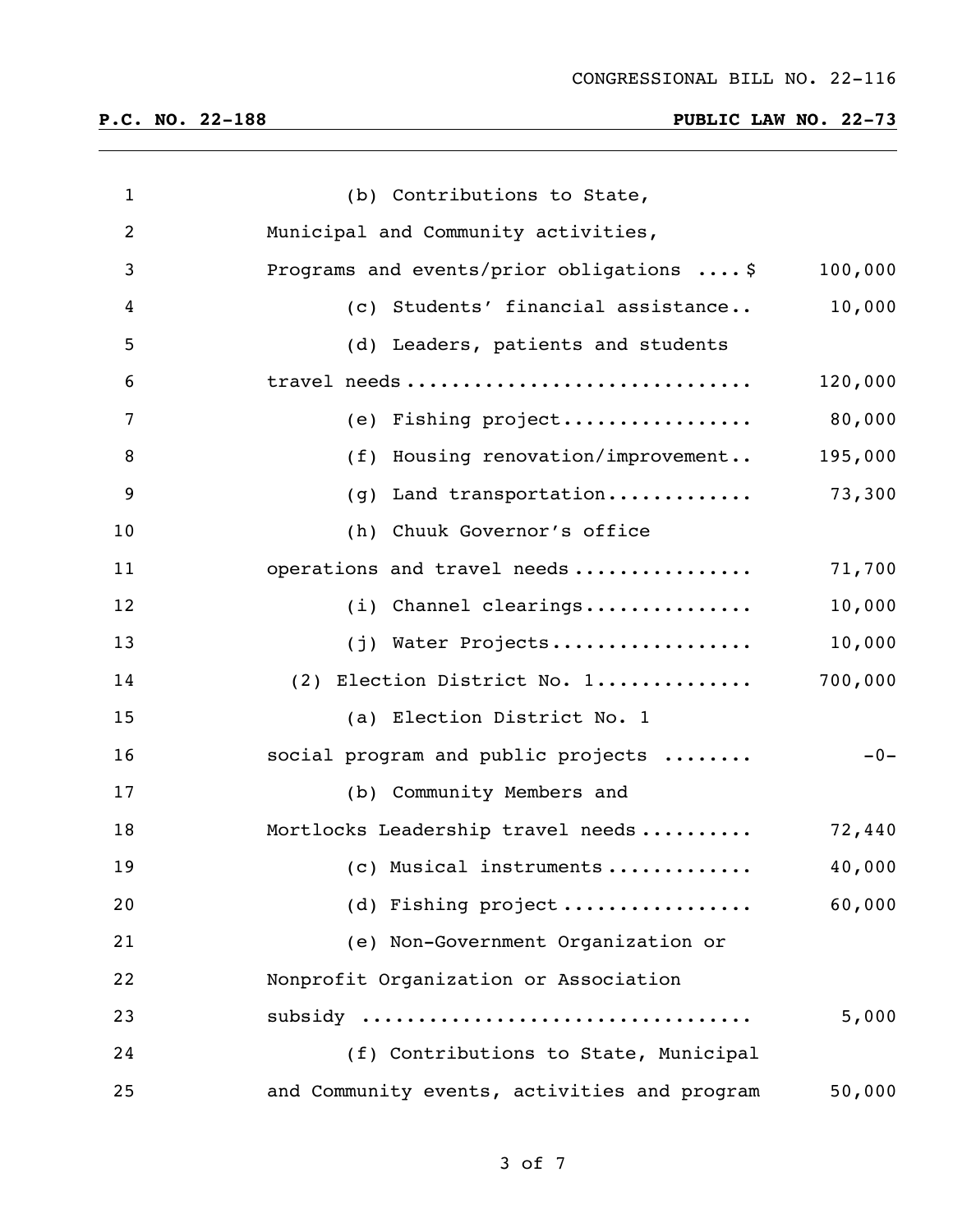| $\mathbf{1}$   | (g) Mortlock Islands Development                 |         |
|----------------|--------------------------------------------------|---------|
| $\overline{2}$ | Authority (MIDA) vessel's operation\$            | 50,000  |
| 3              | (h) Satawan Power Generation & Extension 150,000 |         |
| 4              | (i) Disaster relief program/                     |         |
| 5              | food security                                    | 100,000 |
| 6              | (j) Community Multipurpose buildings             |         |
| 7              | construction or renovation                       | 50,000  |
| 8              | (k) Solar freezers                               | 40,000  |
| 9              | (1) Land Acquisition for public                  |         |
| 10             |                                                  | $-0-$   |
| 11             | (m) FCC Boat Purchase                            | 10,000  |
| 12             | (n) MIDA office completion                       | 17,560  |
| 13             | (o) Project materials freight costs.             | 10,000  |
| 14             | (p) Supplemental for Mortlock Island             |         |
| 15             | Development Authority's vessel purchase          | 45,000  |
| 16             | (3) Election District No. 2                      | 700,000 |
| 17             | (a) Housing and Community Hall                   |         |
| 18             | rehabilitation                                   | 239,385 |
| 19             | (b) Food relief program                          | 69,557  |
| 20             | Fishing project<br>(c)                           | 72,470  |
| 21             | Administrative support cost<br>(d)               | 20,000  |
| 22             | Land Transportation<br>(e)                       | 30,000  |
| 23             | Water system project<br>(f)                      | 20,000  |
| 24             | POL/Charters/Freight<br>(g)                      | 10,000  |
| 25             | Municipal governments subsidy<br>(h)             | 29,083  |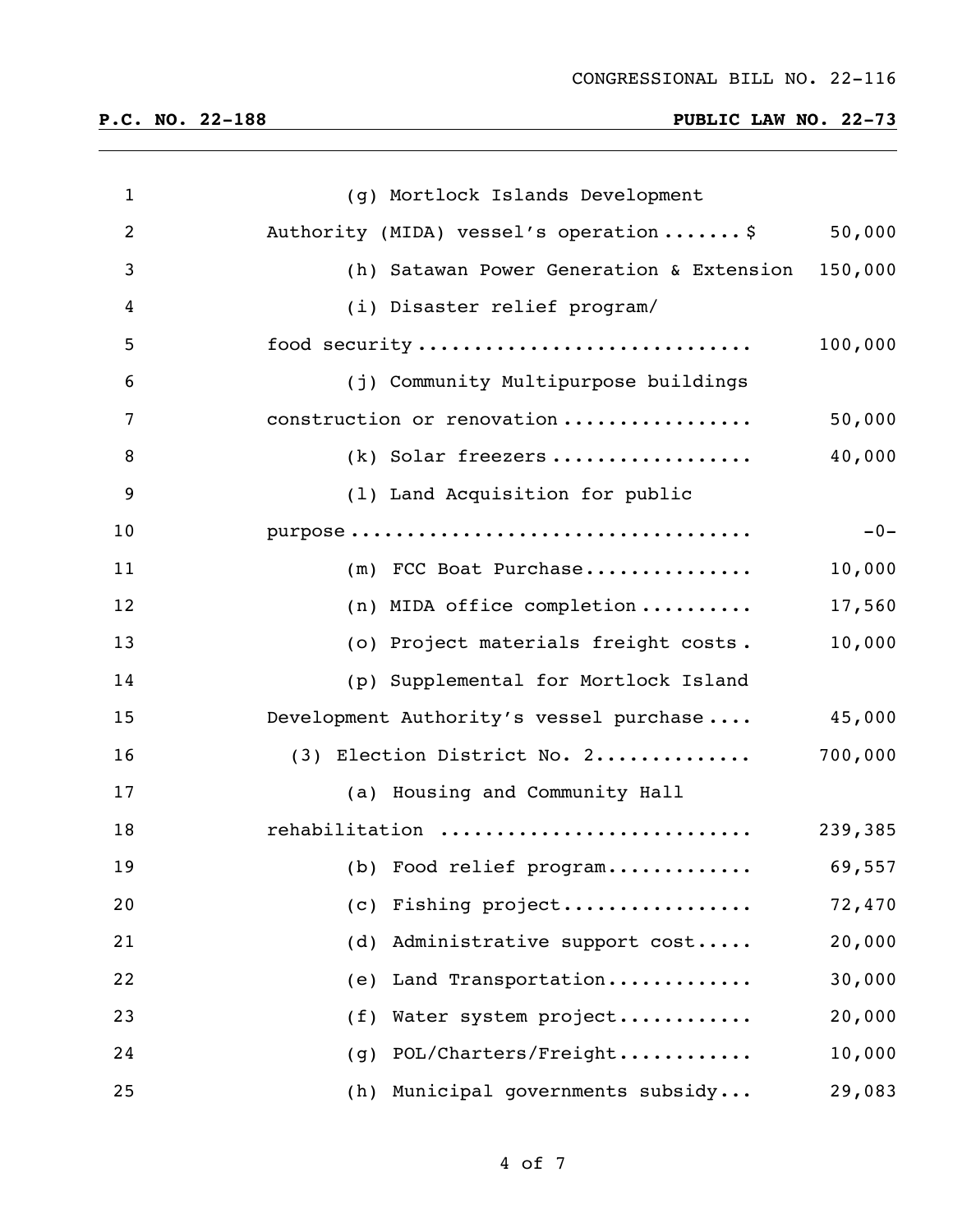| $\mathbf{1}$   | (i)       | Road improvement\$                      | 80,000  |
|----------------|-----------|-----------------------------------------|---------|
| $\overline{2}$ | (j)       | Travel needs                            | 69,882  |
| 3              | (k)       | Students financial assistance           | 19,875  |
| 4              | (1)       | Sewing project                          | 20,000  |
| 5              |           | (m) Youth activities/events/programs    | 20,000  |
| 6              | (4)       | Election District No. 3                 | 700,000 |
| 7              |           | (a) Housing renovation/community        |         |
| 8              |           | hall/multipurpose building              | 150,000 |
| 9              |           | (b) Fishing project                     | 100,000 |
| 10             | (C)       | Humanitarian assistance                 | 100,000 |
| 11             | (d)       | Sewing project                          | 40,000  |
| 12             | (e)       | Medical/outreach-travel needs           | 60,000  |
| 13             | (f)       | Youths activities/programs/             |         |
| 14             | equipment |                                         | 40,000  |
| 15             | (g)       | Students financial assistance           | 40,000  |
| 16             | (h)       | POL/Charters/Freight                    | 20,000  |
| 17             | (i)       | 2019 FSM Government Inauguration        | 40,000  |
| 18             | (j)       | Land transportation                     | 50,000  |
| 19             |           | (k) Expenses for deceased/human remains | 15,000  |
| 20             | (1)       | Solar lights/equipment                  | 25,000  |
| 21             | (m)       | Purchase of medicine                    | 10,000  |
| 22             |           | $(n)$ Travel needs                      | 10,000  |
| 23             | (5)       | Election District No. 4                 | 700,000 |
| 24             |           | (a) Fishing project                     | 50,000  |
| 25             |           | (b) Humanitarian assistance             | 100,000 |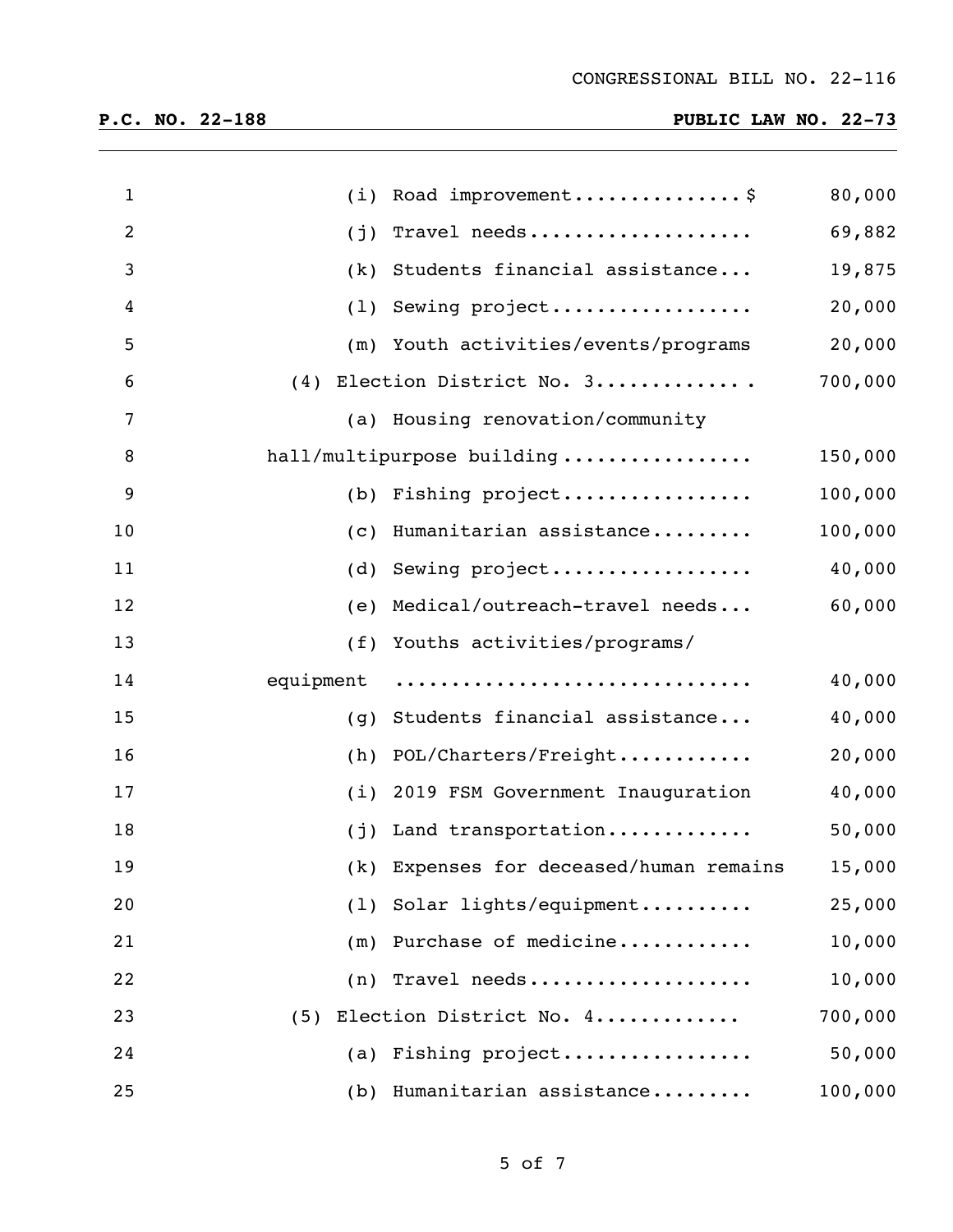| $\mathbf{1}$   | (c) Housing renovation/repair \$      | 100,000 |
|----------------|---------------------------------------|---------|
| $\overline{2}$ | Water system project<br>(d)           | $-0-$   |
| 3              | Solar freezer<br>(e)                  | 50,000  |
| 4              | (f) FDA administrative cost           | 50,000  |
| 5              | (g) Medical referral and repatriation |         |
| 6              | of human remains                      | 50,000  |
| $\overline{7}$ | (h) Road improvement                  | 40,000  |
| 8              | (i) Community Outreach and            |         |
| 9              | travel needs                          | 100,000 |
| 10             | (j) Foupo Community Hall              | 25,000  |
| 11             | (k) Students financial assistance     | 25,000  |
| 12             | (1) Volleyball team preparation for   |         |
| 13             | Pacific Games                         | 20,000  |
| 14             | (m) Disabled and Senior               |         |
| 15             | citizens assistance                   | $-0-$   |
| 16             | Inauguration Faichuk Region<br>(n)    | 30,000  |
| 17             | Chuuk Women's Council<br>(0)          | 20,000  |
| 18             | (p) Land transportation               | 30,000  |
| 19             | $(q)$ FCC Boat purchase               | 10,000  |
| 20             | (6) Election District No. 5           | 700,000 |
| 21             | Northwest Vessel Purchase<br>(a)      | 500,000 |
| 22             | (b) Patient/Leaders/Citizens          |         |
| 23             | travel/COAP                           | 60,000  |
| 24             | (c) Solar Power System                | 50,000  |
| 25             | (d) Solar Power Installation fee      | $-0-$   |